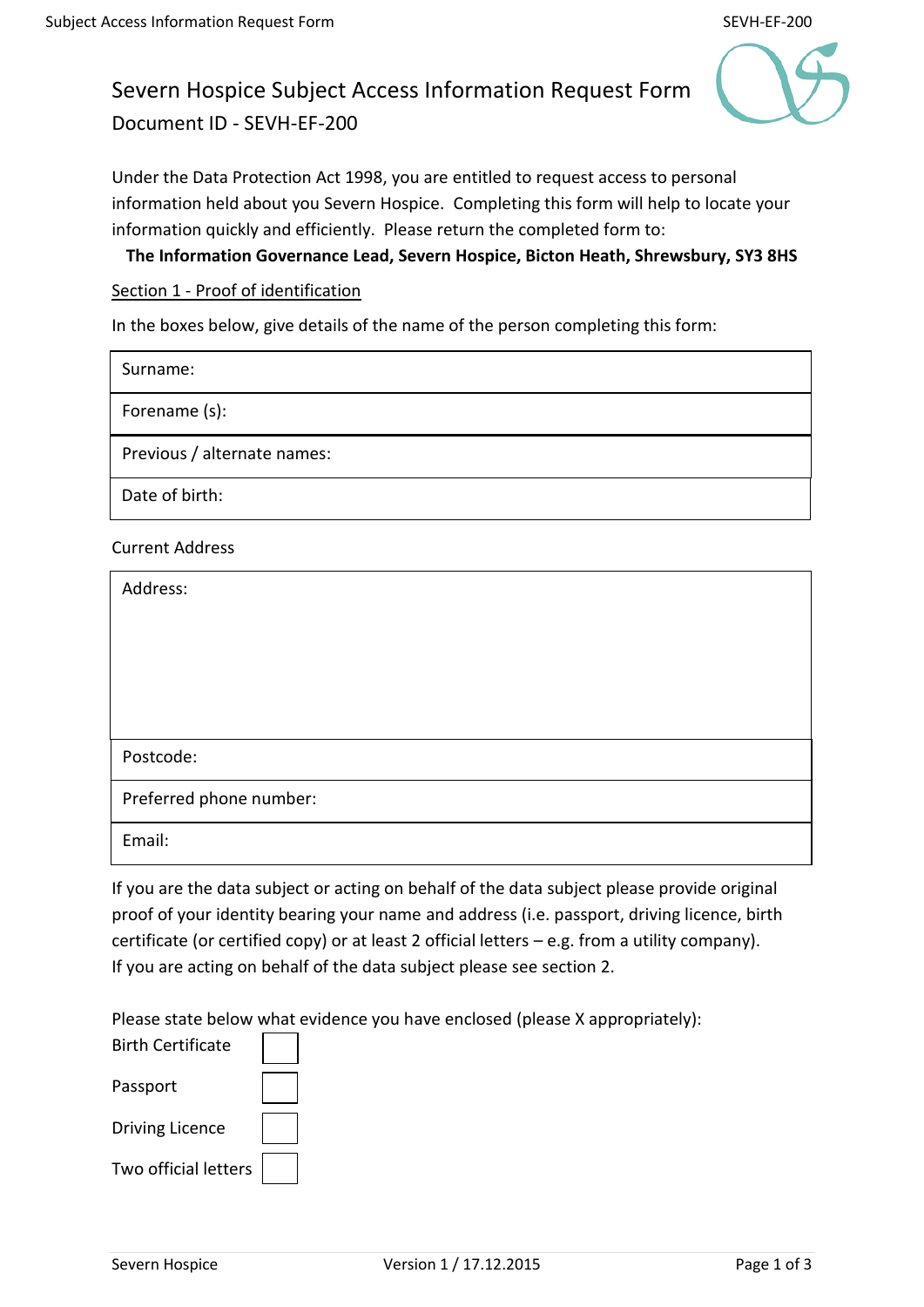### Section 2 - Acting on behalf of data subject (if applicable)

If you are acting on behalf of the data subject with their written or other legal authority, please state your relationship with the data subject e.g. parent, legal guardian, or solicitor and the purpose for which the data is being collected (see notes attached)

Please enclose proof that you are legally authorised to obtain this information. The proof could be a letter of authority, letters or official forms addressed to you on behalf of the data subject. Photocopies cannot be accepted. Once entitlement has been established, we will take a copy of the documents you have supplied to us and will return the originals to you.

Please state below what proof of authority you have enclosed (please tick):

Letter of authority Correspondence Official Forms

Section 3 – Data subjects details (please see notes attached) Data subject's details (if different from Section 1)

In the boxes below, give details of the name of the person of the data subject request

| Surname:                                                                                   |
|--------------------------------------------------------------------------------------------|
| Forename (s):                                                                              |
| Previous / alternate names:                                                                |
| Date of birth:                                                                             |
| Address:                                                                                   |
|                                                                                            |
|                                                                                            |
|                                                                                            |
| Postcode:                                                                                  |
| Preferred phone number:                                                                    |
| Email:                                                                                     |
| Please provide details of any additional information i.e. previous address you feel may be |
| of assistance to this request:                                                             |
|                                                                                            |